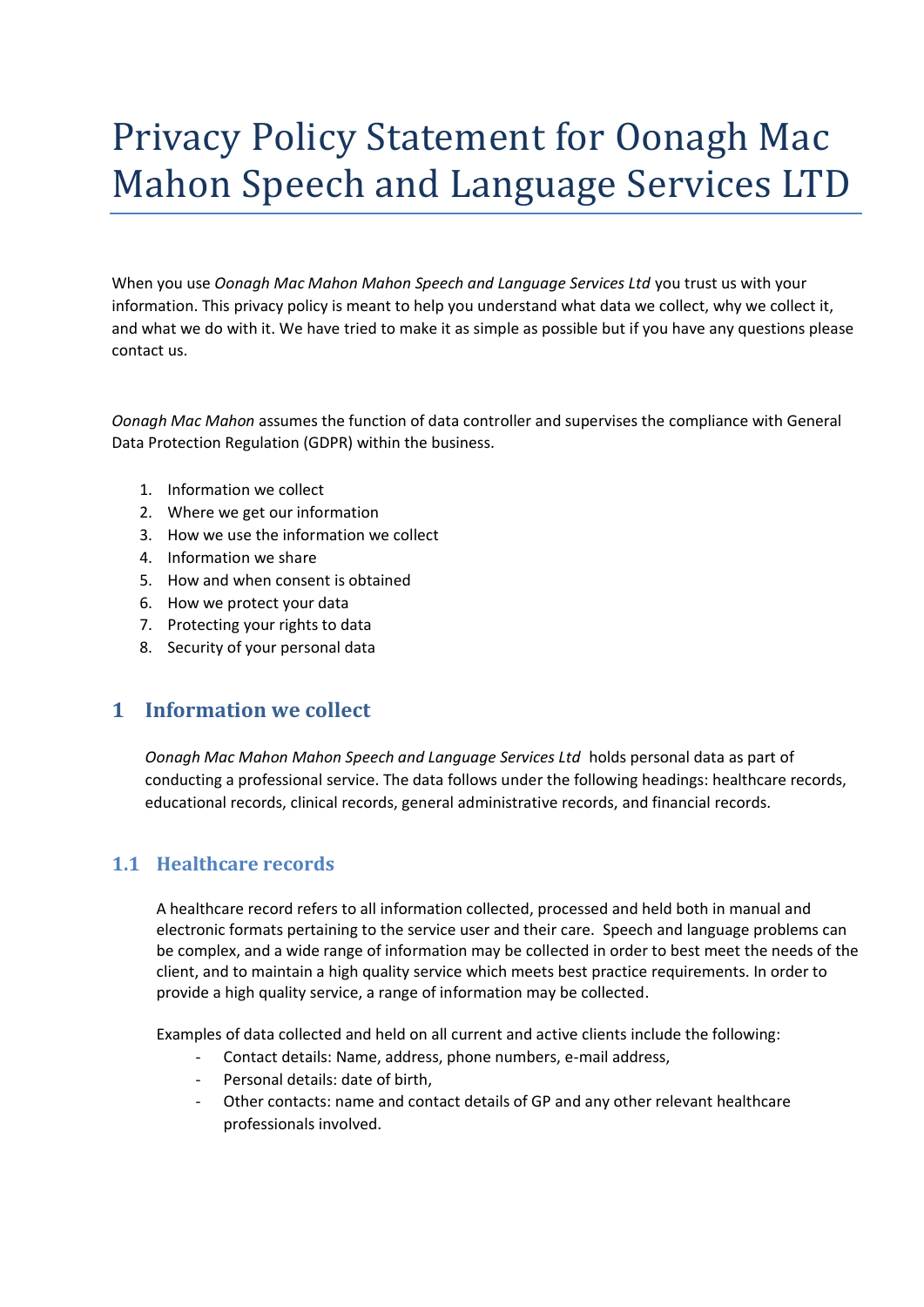For child services:

- Parent/guardian details
- Description of family
- Educational placements.
- Pre- and post-natal history: This can include information relating to mother's pregnancy, and child's birth.
- Developmental data: developmental milestones, feeding history, audiology history.
- Medical details: such as any relevant illnesses, medications, and relevant family history. Reports from other relevant allied health professionals such as: Audiology, Psychology, CAMHS (Child & Adolescent Mental Health Services), Occupational therapy, Physiotherapy, Ophthalmology.

For adult services:

- Employment/vocational history
- Mental health

## **1.2 Educational records**

Relevant Individual Educational Plans (IEPs), progress notes from educational staff and school reports may be held.

## **1.3 Clinical records**

Specific data in relation to communication skills may be collected and held, such as assessment forms, reports, case notes, e-mails, text messages and transcripts of phone. Audio and video files may also be collected and stored.

## **1.4 General administrative records**

*Oonagh Mac Mahon Mahon Speech and Language Services Ltd* may hold information regarding attendance reports and accident report forms.

## **1.5 Financial records**

A financial record pertains to all financial information concerning the practice, e.g. invoices, receipts, information for Revenue. *Oonagh Mac Mahon Mahon Speech and Language Services Ltd* may hold data in relation to: on-line purchasing history, card payments, bank details, receipts and invoices. Information will include name of bill payer, client name, address and record of invoices and payments made.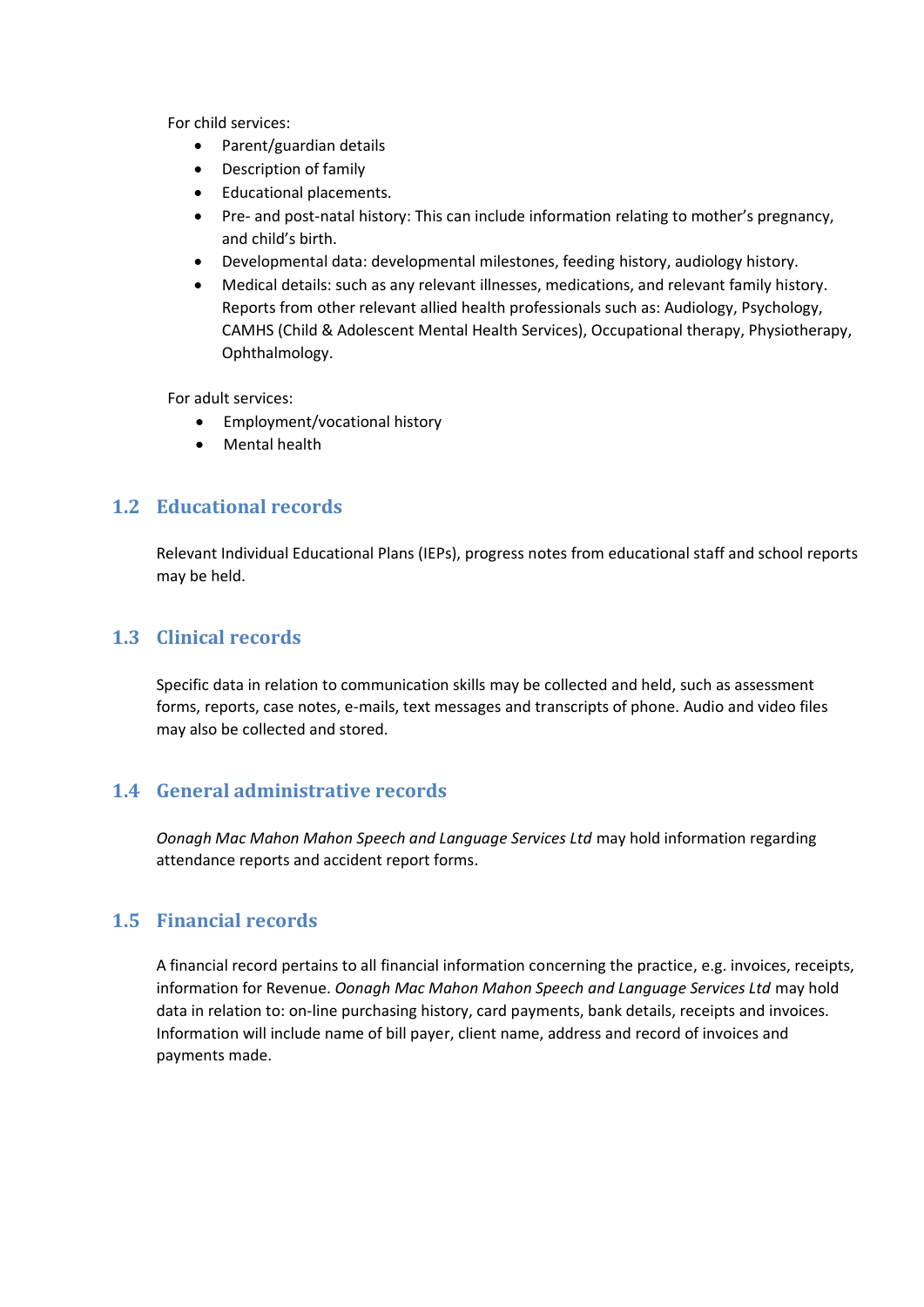# **2 Where we get our information**

Personal data will be provided by the client, or in the case of a child (under 16 years), their parent(s)/guardian(s). This information will be collected as part of a case history form prior to, or on the date of first contact.

Information may also be provided directly from relevant third parties such as schools, medical professionals and allied health professionals, with prior consent from the parent(s)/guardian(s).

## **3 How we use the information that we collect**

We use the information we collect to provide assessment and therapy as per the relevant professional guidelines, as well as to maintain the general running of the business, such as running our electronic booking system, keeping our accounts and updating you of any changes in policies or fees.

Information may also be used for research purposes, with the written consent of the client or parent/guardian.

## **3.1 Data retention periods**

The retention periods are the suggested time periods for which the records should be held based on the organisation's needs, legal and/or fiscal precedence or historical purposes. Following the retention deadline, all data will be destroyed under confidential means.

## **3.2 Client Records**

#### 3.2.1 Clinical Records

*Oonagh Mac Mahon Mahon Speech and Language Services Ltd* keeps both physical and electronic records of clinical data in order to provide a service.

- The preferred format for clinical data is paper for session notes, and electronic for reports.
- Clinical data is deleted/confidentially destroyed after 2 years from last invoiced session. (Usually post discharge).
- Clinical data used for research purposes, may be kept for longer than 2 years.
- Video records/ voice recordings relating to client care/videoconferencing records may be recorded with consent, analysed and then destroyed. If written consent is provided to use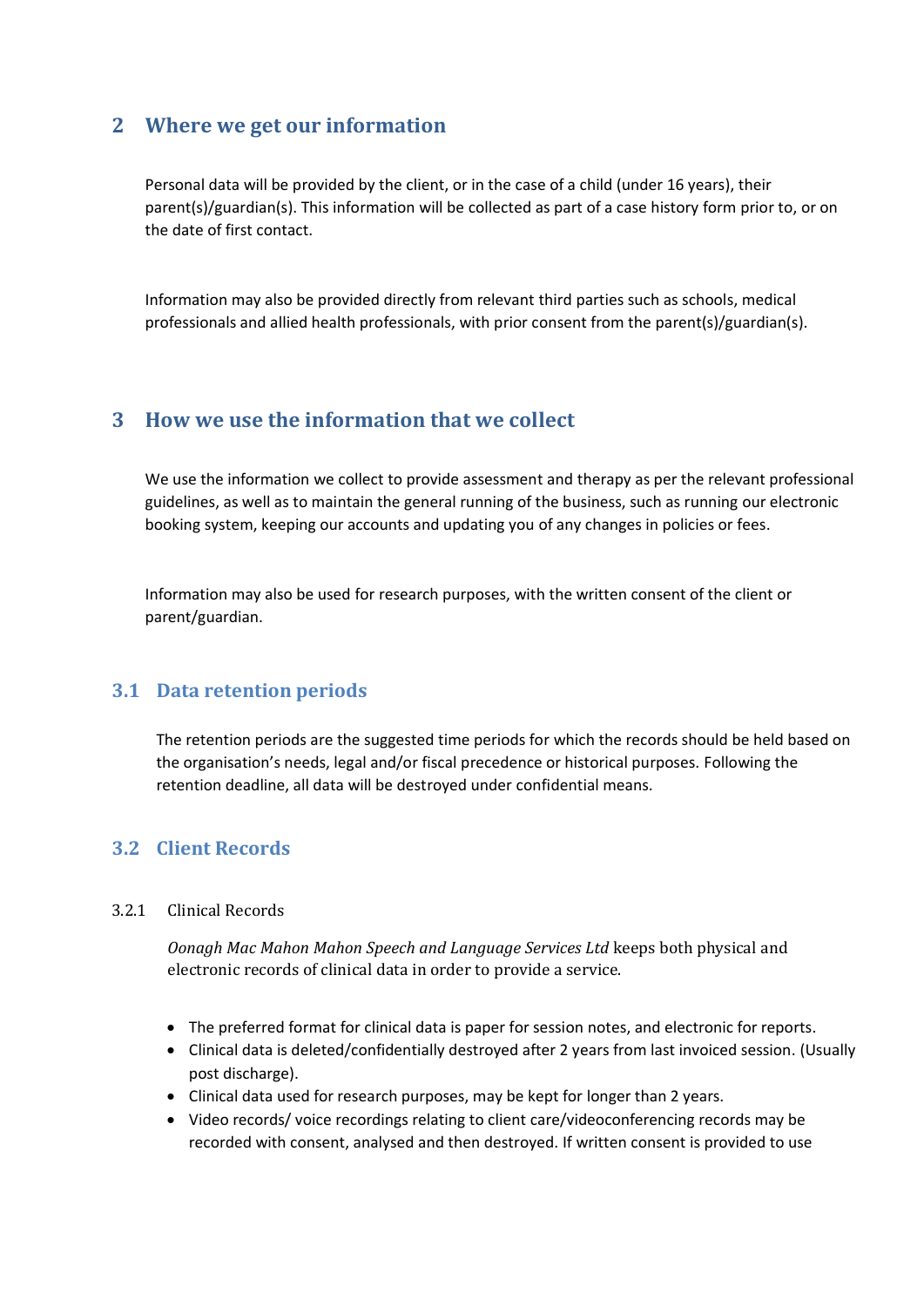recordings for training purposes, the client will have the option to withdraw consent at any time.

#### 3.2.2 Financial Records

*Oonagh Mac Mahon Mahon Speech and Language Services Ltd* keeps electronic/paper records of financial data from those who use our services.

Section 886 of the Direct Tax Acts states that the Revenue Commissioners require records to be retained for a minimum period of six years after the completion of the transactions, acts or operations to which they relate. These requirements apply to manual and electronic records equally.

- Financial Data is kept for 6 years to adhere to Revenue guidelines.
- Financial Data (including non-payment of bills) can be given to Revenue at Revenue's request.

#### 3.2.3 Contact Data

Contact Data is kept for 6 years to allow processing of Financial Data if required. (This may be retained for longer for safety, legal request, or child protection reasons.)

## **3.3 Exceptions**

If under investigation or if litigation is likely, files must be held in original form indefinitely, otherwise files are held for the minimum periods set out above.

# **4 Information we share**

We do not share personal information with companies, organisations and individuals outside *Oonagh Mac Mahon Mahon Speech and Language Services Ltd* unless one of the following circumstances apply:

## **4.1 With your consent:**

We will only share your Personal Identifying Information (PII) to third parties when we have express written permission by letter or email to do so. I require opt-in consent for the sharing of any sensitive information.

Third parties may include: hospitals, GPs, other allied health professionals, educational facilities.

## **4.2 For legal reasons:**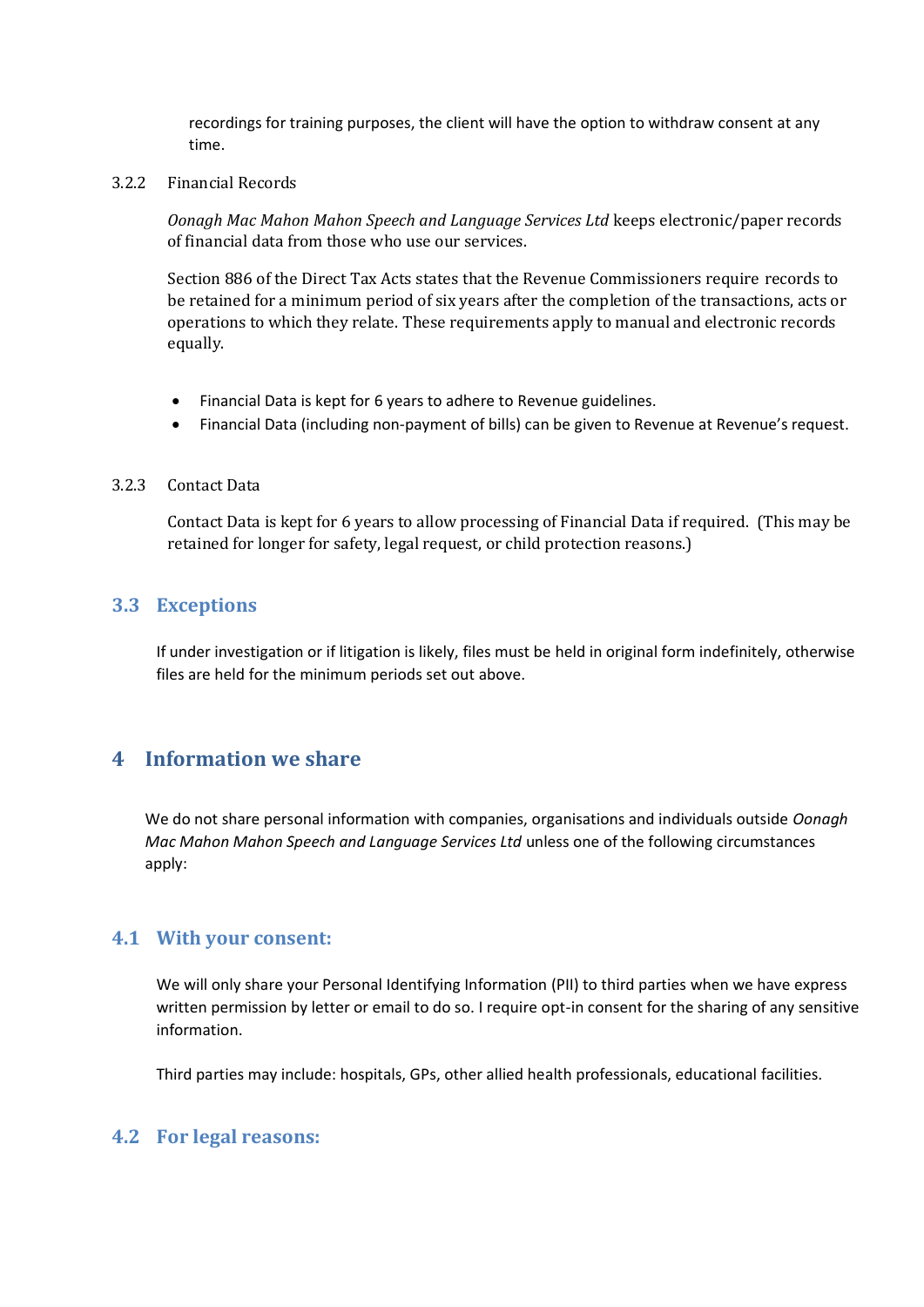We will share personal information with companies or organisations outside of *Oonagh Mac Mahon Mahon Speech and Language Services Ltd* if disclosure of the information is reasonably necessary to:

- Meet any applicable law, regulation, legal process or enforceable governmental request.  $\blacksquare$
- Meet the requirements of the Children First Act 2015.
- To protect against harm to the rights, property or safely of (name of business), our service users or the public as required or permitted by law.

## **4.3 To meet financial requirements:**

*Oonagh Mac Mahon Mahon Speech and Language Services Ltd* also is required to share Financial data with *Michael McDonnell & Co* in order to comply with local tax laws. *Oonagh Mac Mahon Mahon Speech and Language Services Ltd IS OBTAINING* a copy of Michael O'Donnell & Co's own Data protection policy.

## **4.4 For processing by third parties/external processing**

| Who                         | Type of data            | <b>Purpose</b>                |
|-----------------------------|-------------------------|-------------------------------|
| Administrative staff        | Record keeping, typing, | <b>Updating records</b>       |
|                             | correspondence.         |                               |
| Accountant                  | Financial               | Processing financial accounts |
| Electronic booking/ storage | Contact                 | Contact details               |
| systems                     |                         |                               |
|                             |                         |                               |
|                             |                         |                               |
|                             |                         |                               |

The following third parties are engaged for processing data:

4.4.1 Transfer of personal data outside the European Economic Area (EEA):

In certain instances, personal data may be transferred outside the EEA, e.g. to the US or other countries. This would be for specific purposes such as web-based appointment scheduling. In such instances, *Oonagh Mac Mahon Mahon Speech and Language Services Ltd* will use third parties which meet the privacy standards of GDPR.

# **5 How and when we obtain consent**

Prior to initial assessment or consultation, a copy of the data protection policy will be provided to clients along with a client contract *(or referral form, or case history, depending on the practice)*. *(Alternatively, it can be stated that a link to the data protection policy will be provided)* A consent form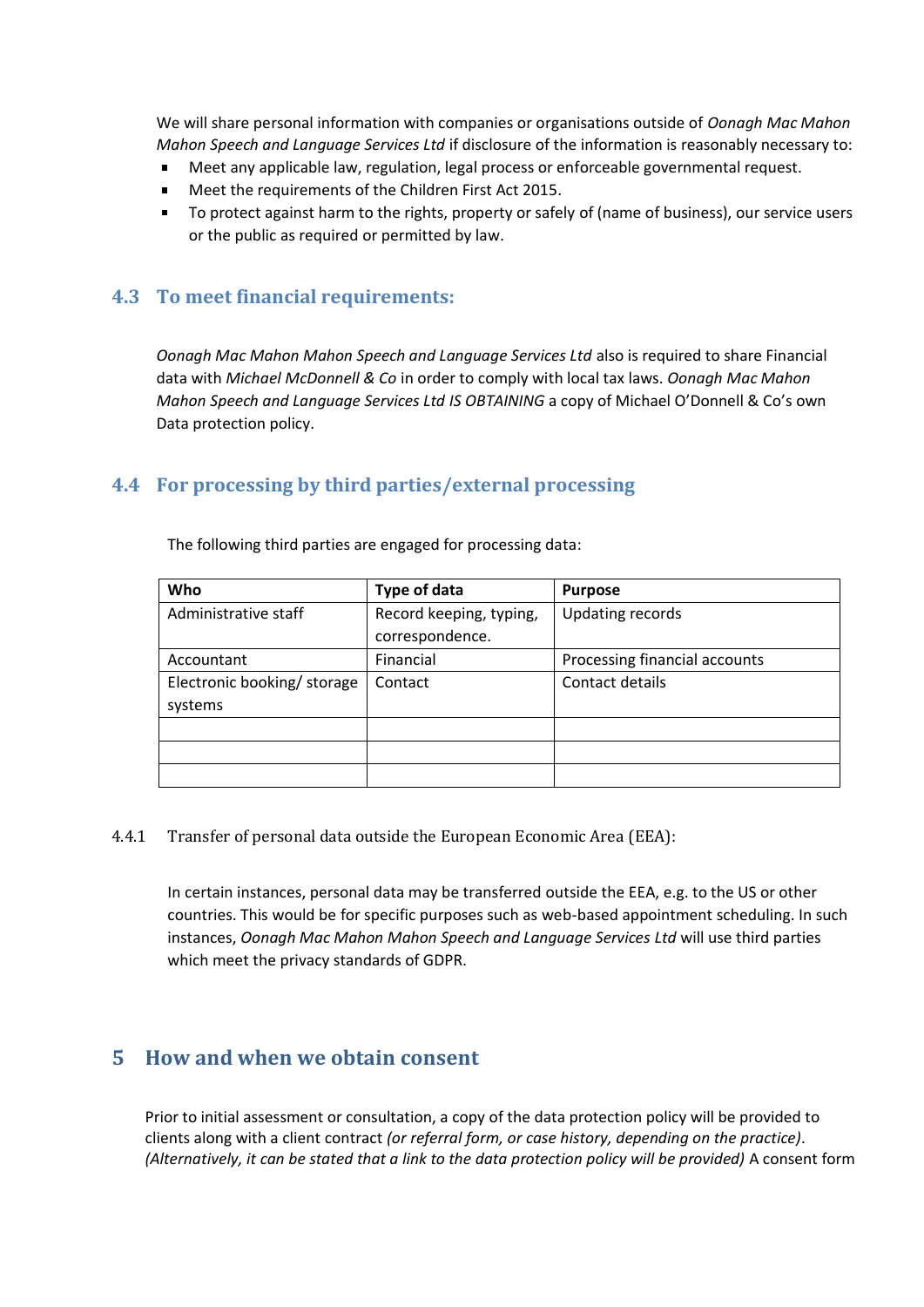will need to be signed by the client prior to commencing the service. Copies of the signed consent forms and *client contract* will be given to both parties.

or:

A consent form will be attached onto any initial bookings via our on-line booking system. Users will be directed to read the privacy statement and to tick to agree to the terms. Services cannot be initiated without ticked consent to our set to privacy policy.

Should a client wish to withdraw their consent for data to be processed, they can do so by contacting *Oonagh Mac Mahon Mahon Speech and Language Services Ltd.*

## **6 How we protect your data**

In accordance with the General Data Protection Regulation (GDPR), we will endeavour to protect your personal data in a number of ways:

#### **6.1 By limiting the data that we collect in the first instance**

All data collected by us will be collected solely for the purposes set out at 1 above and will be collected for specified, explicit and legitimate purposes. The data will not be processed any further in a manner that is incompatible with those purposes save in the special circumstances referred to in section 5.1. Furthermore, all data collected by us will be adequate, relevant and limited to what is necessary in relation to the purposes for which it is collected which include, *inter alia*, the assessment, diagnosis and treatment of speech, language and communication disorders.

#### **6.2 By transmitting the data in certain specified circumstances only**

Data will only be share and transmitted, be it on paper or electronically, only as is required, and as set out in section 3.

#### **6.3 By keeping only the data that is required**

when it is required and by limiting its accessibility to any other third parties.

## **6.4 By disposing of/destroying the data once the individual has ceased receiving treatment**

within *2 years* of the completion of this treatment apart from the special categories of personal data as set out at 1.1 above. Where data is required to be held by us for longer than the period of *2 years,*  we will put in place appropriate technical and organisational measures to ensure a level of security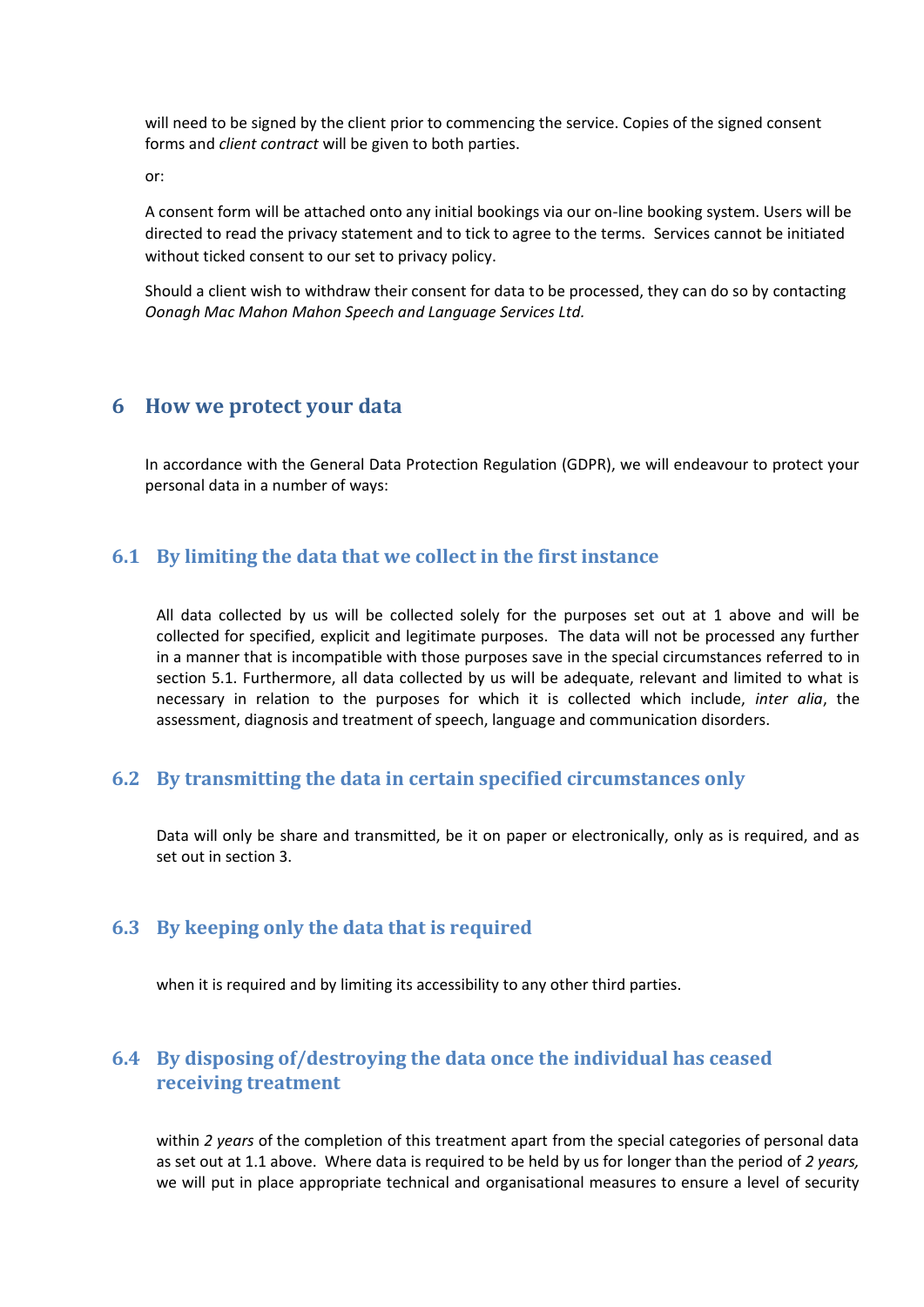appropriate to the risk. These may include measures such as the encryption of electronic devices, pseudonymisation of personal data, and/or safe and secure storage facilities for paper/electronic records.

## **6.5 By retaining the data for only as long as is required**

which in this case is *2 years* except for circumstances in which retention of data is required in circumstances set out at part 1.1 above or in certain specific circumstances as set out at Article 23(1) of the GDPR.

# **6.6 By destroying the data securely and confidentially after the period of retention has elapsed.**

This could include the use of confidential shredding facilities or, if requested by the individual, the return of personal records to the individual.

# **6.7 By ensuring that any personal data collected and retained is both accurate and up-to-date.**

# **7 Protecting your Rights to Data**

## **7.1 Adult clients**

Adults have the right to request data held on them as per article 15 of GDPR. A request must be made in writing. Further information regarding accessing your personal data are available in the document 'Rights of Individuals under the General Data Protection Regulation', downloadable from: www.gdprandyou.ie

## **7.2 Children**

For children under the age of 16, data access requests are made by their guardians. When a child turns 16, then they may make a request for their personal data. However, this is subject to adherence with the Children First Act.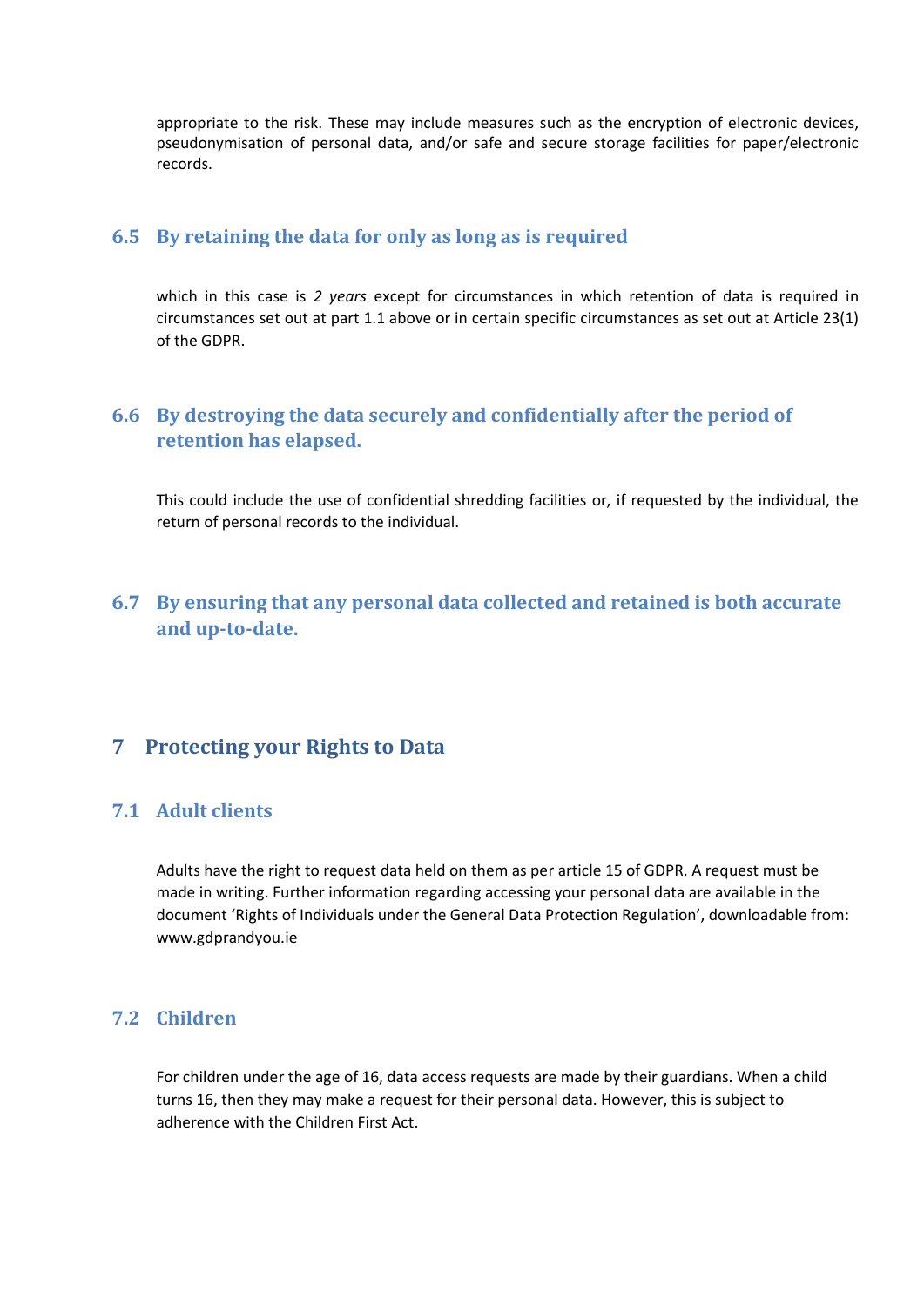# **8 Security**

*Oonagh Mac Mahon Mahon Speech and Language Services Ltd*, as with most providers of healthcare services is aware of the need for privacy. As such, we aim to practice privacy by design as a default approach, and only obtain and retain the information needed to provide you with the best possible service.

All persons working in, and with *Oonagh Mac Mahon Mahon Speech and Language Services Ltd* in a professional capacity are briefed on the proper management, storage and safekeeping of data.

All data used by *Oonagh Mac Mahon Mahon Speech and Language Services Ltd* including personal data may be retained in any of the following formats:

- 1. Electronic Data
- 2. Physical Files

The type of format for storing the data is decided based on the format the data exists in.

Where applicable, *Oonagh Mac Mahon Mahon Speech and Language Services Ltd* may convert physical files to electronic records to allow us to provide a better service to clients.

## **8.1 Data Security**

*Oonagh Mac Mahon Mahon Speech and Language Services Ltd* understands that the personal data used in order to provide a service belongs to the individuals involved. The following outlines the steps which *Oonagh Mac Mahon Mahon Speech and Language Services Ltd* use to ensure that the data is kept safe.

## **8.1.1 Electronic Data**

All electronic data is contained in the following systems: Email system, CMS, shared folders, WriteUpp cloud based client data management programme.

*Laptop Computer:*

- This system is physically located in *Ireland.*
- This system provider is aware of their requirements for GDPR compliance.
- This system *HAS* a Live Update for security enabled.

- All persons working in *Oonagh Mac Mahon Mahon Speech and Language Services Ltd* have *READ/WRITE/ DELETE* access to records.

- All persons require a Log on and Password in order to access the records.
- A copy of the files *ARE made/ ARE NOT made* on the users' computer when in use.

- The data controller in *Oonagh Mac Mahon Mahon Speech and Language Services Ltd CAN* remove or delete users.

- The data controller in *Oonagh Mac Mahon Mahon Speech and Language Services Ltd CAN* change users passwords.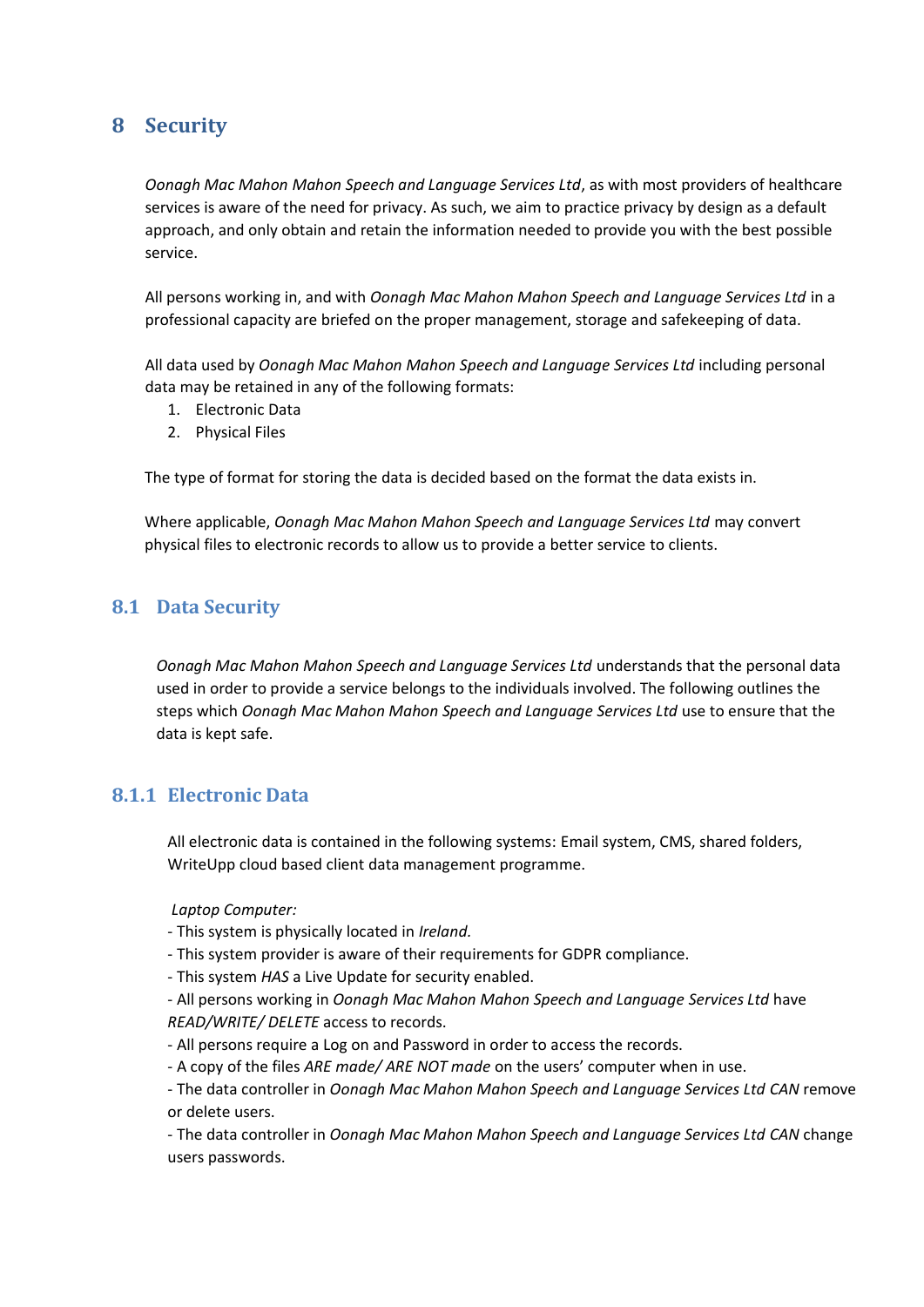#### *iPad:*

- This system is physically located in *Ireland.*
- This system provider is aware of their requirements for GDPR compliance.
- This system *HAS NOT* a Live Update for security enabled.

- All persons working in *Oonagh Mac Mahon Mahon Speech and Language Services Ltd* have *READ/WRITE/ DELETE* access to records.

- All persons require a Log on and Password in order to access the records.
- A copy of the files *ARE made* on the users' computer when in use.

- The data controller in *Oonagh Mac Mahon Mahon Speech and Language Services Ltd CAN* remove or delete users.

- The data controller in *Oonagh Mac Mahon Mahon Speech and Language Services Ltd CAN* change users passwords.

#### *WriteUpp Cloud-Based Data Service:*

- This system is GDPR compliant.
- Oonagh Mac Mahon Speech and Language Services Ltd holds log in details for access to the cloud system.
- WriteUpp uses two-factor authentication for added security.

#### 8.1.2 Physical Files

All physical data is located in: *9 The Drive, Royal Oaks, Enfield.*

*9 The Drive, Royal Oaks, Enfield, Co. Meath:*

- This system is physically located at *9 The Drive*.

- *ONLY THE FOLLOWING* person working in *Oonagh Mac Mahon Mahon Speech and Language Services Ltd* have access to these records; Oonagh Mac Mahon.

- These records *ARE* kept in a container secured with a lock and key.

## **8.2 Security Policy**

- *8.2.1 Oonagh Mac Mahon Mahon Speech and Language Services Ltd* understands that requirements for electronic and physical storage may change with time and the state of the art. As such, the data controller in *Oonagh Mac Mahon Mahon Speech and Language Services Ltd* reviews the electronic and physical storage options available to *Oonagh Mac Mahon Mahon Speech and Language Services Ltd* every *12 MONTHS.*
- 8.2.2 All physical devices used by persons working in *Oonagh Mac Mahon Mahon Speech and Language Services Ltd* which may contain any identifiable PII *ARE NOT* enabled with loss theft tracking and remote wipe abilities.